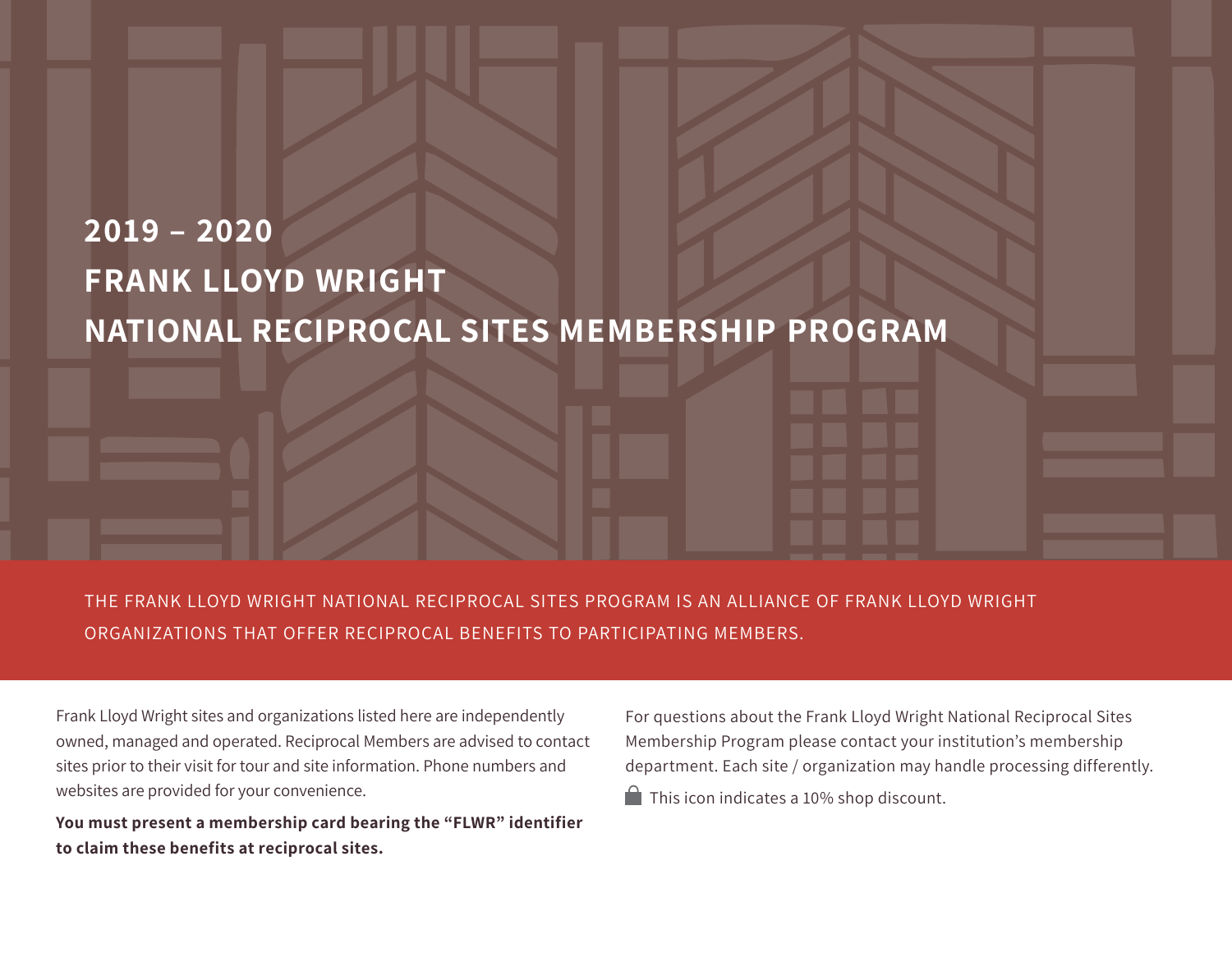# **2019 – 2020 MEMBER BENEFITS**

# **ARIZONA**

# **TALIESIN WEST**

**12345 N Taliesin Dr Scottsdale, AZ 85259 <franklloydwright.org> 888.516.0811** 

**Benefits: Two complimentary admissions to the 90-minute Insights tours. Reservations recommended.**

# **CALIFORNIA**

**HOLLYHOCK HOUSE 4800 Hollywood Blvd Los Angeles, CA 90026**

**[barnsdall.org](http://barnsdall.org) Benefits: Two complimentary self-guided tours**

# **MARIN COUNTY CIVIC CENTER**

3501 Civic Center Dr · San Rafael, CA 94903 **<marincenter.org> 415.473.3762 Benefits: One complimentary tour**

# **FLORIDA**

# **FLORIDA SOUTHERN COLLEGE**

**750 Frank Lloyd Wright Way Lakeland, FL 33801 [flsouthern.edu/flw](http://flsouthern.edu/flw) 863.680.4597 Benefits: Two complimentary tours to the Wright-designed Usonian house** 

# **ILLINOIS**

#### **CHARNLEY-PERSKY HOUSE**

**1365 N Astor St Chicago, IL 60610 <charnleyperskyhouse.org> 312.573.1365 Benefits: Two complimentary tours**

# **FRANK LLOYD WRIGHT HOME AND STUDIO**

**951 Chicago Ave - Oak Park, IL 60302 [flwright.org](http://flwright.org) 312.994.4000 Benefits: Two complimentary guided interior tours**

# **THE ROOKERY**

**209 S LaSalle St Chicago, IL 60604 [flwright.org](http://flwright.org) 312.994.4000 Benefits: Two complimentary tours**

#### **INDIANA**

# **THE JOHN AND CATHERINE CHRISTIAN HOUSE-SAMARA**

**1301 Woodland Ave West Lafayette, IN 47906 [samara-house.org](http://samara-house.org) 765.409.5522 Benefits: One complimentary tour**

#### **IOWA**

# **THE HISTORIC PARK INN HOTEL (CITY NATIONAL BANK AND PARK INN HOTEL)**

**17 S Federal Ave Mason City, IA 50401 [wrightonthepark.org](http://wrightonthepark.org) 641.423.0689 Benefits: Two complimentary tours**

# **STOCKMAN HOUSE**

530 1st St NE - Mason City, IA 50401 **<stockmanhouse.org> 641.423.1923 Benefits: Two complimentary guided tours** 

#### **KANSAS**

#### **FRANK LLOYD WRIGHT'S ALLEN HOUSE**

**255 N Roosevelt Wichita, KS 67208 [flwrightwichita.org](http://flwrightwichita.org) 316.687.1027 Benefits: Two complimentary basic tours** 

#### **MISSOURI**

# **THE FRANK LLOYD WRIGHT HOUSE IN EBSWORTH PARK (KRAUS HOUSE)**

**120 N Ballas Rd St. Louis, MO 63122 [ebsworthpark.org](http://ebsworthpark.org) 314.822.8359 Benefits: Two complimentary tours**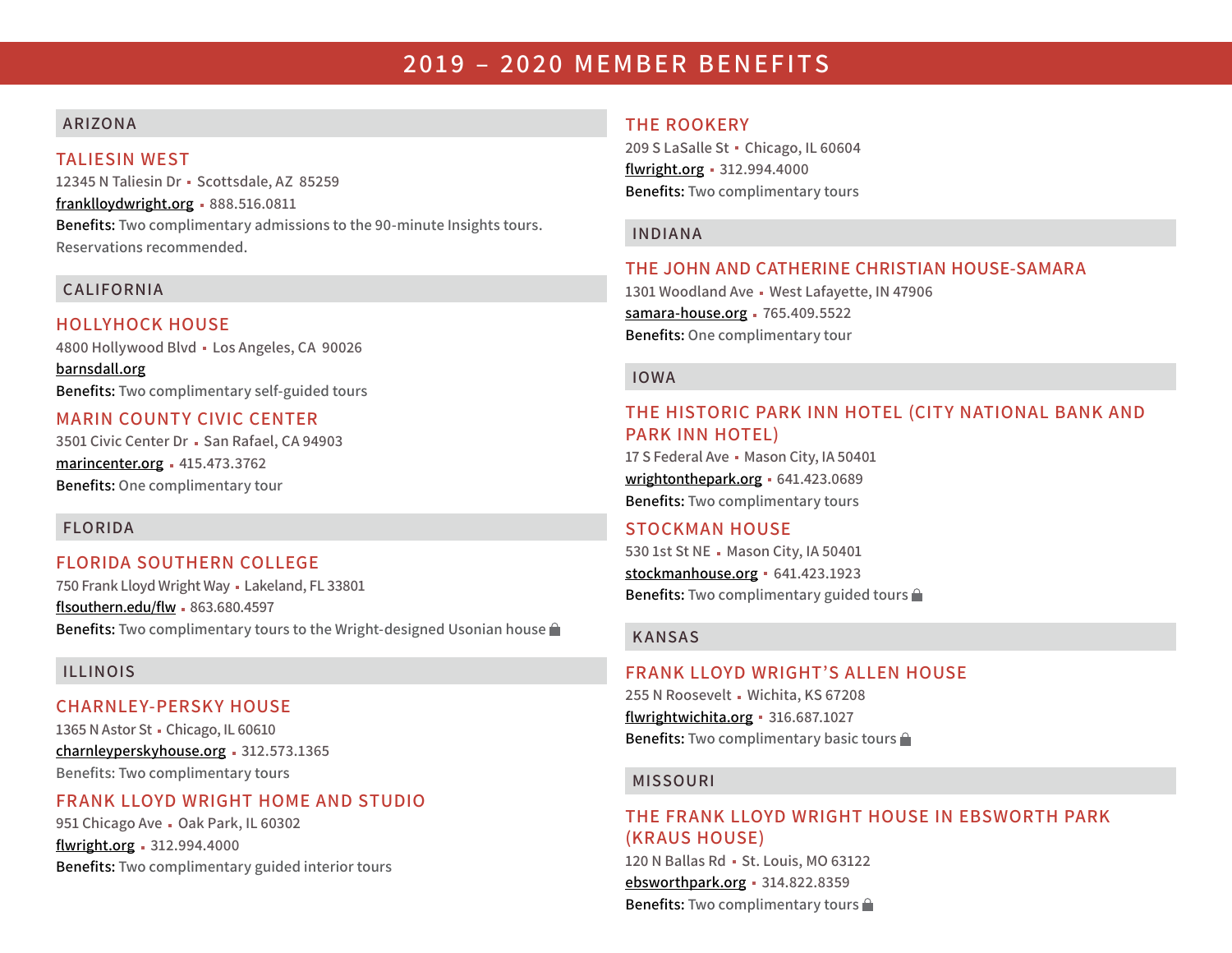# **2019 – 2020 MEMBER BENEFITS**

#### **NEW HAMPSHIRE**

#### **ZIMMERMAN HOUSE**

**Currier Museum of Art 150 Ash St Manchester, NH 03104 [currier.org](http://currier.org) 603.669.6144 x 108 Benefits: Two complimentary Zimmerman House public tours** 

#### **NEW YORK**

#### **FRANK LLOYD WRIGHT'S MARTIN HOUSE**

125 Jewett Pkwy · Buffalo, NY 14214 **[martinhouse.org](http://martinhouse.org) 716.856.3858 Benefits: Two complimentary tours**

# **SOLOMON R. GUGGENHEIM MUSEUM**

**1071 Fifth Ave New York, NY 10128**

**[guggenheim.org](http://guggenheim.org) 212.423.3500** 

**Benefits: Two complimentary admissions. 10% discount at The Wright restaurant and Cafe 3** 

#### **GRAYCLIFF**

**6472 Old Lake Shore Rd Derby, NY 14047 <experiencegraycliff.org> 716.947.9217 Benefits: Two complimentary tours** 

#### **OHIO**

#### **WESTCOTT HOUSE**

**85 S Greenmount Ave Springfield, OH 45505 <westcotthouse.org> 937.327.9291 Benefits: Two complimentary tours** 

#### **OREGON**

**GORDON HOUSE 869 W Main St Silverton, OR 97381 [thegordonhouse.org](http://thegordonhouse.org) 503.874.6006 Benefits: Two complimentary tours** 

#### **PENNSYLVANIA**

# **BETH SHOLOM SYNAGOGUE PRESERVATION FOUNDATION**

**8231 Old York Rd Elkins Park, PA 19027**

**[bethsholompreservation.org](http://bethsholompreservation.org) 215.887.1342 x 227**

**Benefits: Two complimentary tours (docent led tour accompanied by a twentyminute documentary)** 

# **FALLINGWATER**

1491 Mill Run Rd - Mill Run, PA 15464 **<fallingwater.org> 724.329.8501 Benefits: One complimentary guided basic tour. 10% discount in the Café** 

#### **WISCONSIN**

#### **FRANK LLOYD WRIGHT'S BURNHAM BLOCK**

2714 West Burnham St - Milwaukee, WI 53215 **[wrightinmilwaukee.org](http://wrightinmilwaukee.org) 414.368.0060 Benefits: Two complimentary tours** 

#### **MONONA TERRACE COMMUNITY AND CONVENTION CENTER**

**One John Nolen Dr Madison, WI 53703 [mononaterrace.com](http://mononaterrace.com) 608.261.4000 Benefits: Two complimentary tours** 

#### **SETH PETERSON COTTAGE**

E9982 Fern Dell Rd - Reedsburg, WI 53940

**[sethpeterson.org](http://sethpeterson.org) Benefits: Two complimentary tours** 

#### **TALIESIN**

5607 County Rd C - Spring Green, WI 53588 **[taliesinpreservation.org](http://taliesinpreservation.org) Toll Free: 877.588.7900 608.588.7900 Benefits: Two complimentary tours (Hillside Studio & Theater tour)**